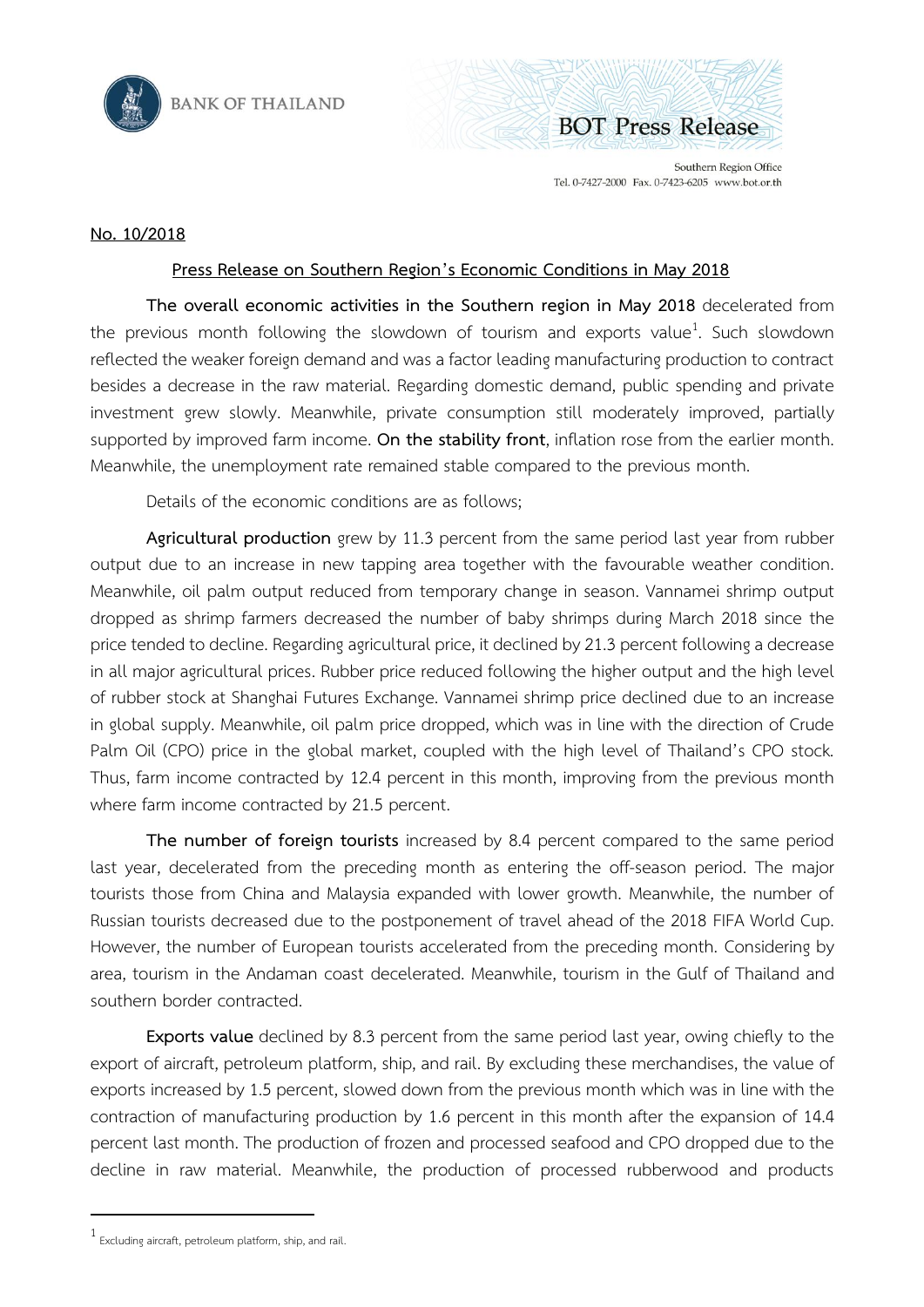contracted following the delay of purchase order which was still affected by the environmental restriction by Chinese government. Nevertheless, the production of canned seafood continued to expand, supported by the lower tuna price. Meanwhile, the production of processed rubber and rubber glove decelerated.

**Private consumption indicators** rose by 1.5 percent compared to the same period last year, stayed flat from the previous month. The spending on tourism continued to expand. Meanwhile, spending on non-durable goods accelerated and was supported by improved farm income. However, spending on the high-value goods, both automotive and semi-durable categories, declined from last month reflecting the slowly recovered purchasing power.

**Private investment indicators** expanded by 1.5 percent compared to the same period last year, slightly slowed down from the preceding month. The value of domestic machinery sales and cement sales were still the essential drivers. Meanwhile, permitted construction areas in and out of the municipal zone improved. Nevertheless, personal truck registration decelerated, while the import of capital goods dropped, particularly in the processed rubber and CPO industries.

**Public spending** increased by 25.3 percent compared to the same period last year. Current spending rose by 38.2 percent following the disbursement of general purpose subsidy by Office of the Basic Education Commission and an autonomous university. Meanwhile, capital spending grew by 11.5 percent following the higher disbursement of durable goods category by Office of the Permanent Secretary, Ministry of Public Health and Royal Thai Police, including the higher disbursement of land and construction category by Royal Irrigation Department.

On the stability front, **headline inflation** was at 1.27 percent, edged up from the previous month which was at 0.75 percent, owing to an increase in retail petroleum and Liquefied Petroleum Gas (LPG) prices, coupled with the higher fresh food prices following the rebounding growth of meat, poultry and aquatic animals' prices. Regarding the **unemployment rate**, it was at 1.5 percent, remained stable compared to the preceding month.

At the end of April 2018, overall **deposits** expanded by 4.0 percent from to the same period last year, slightly decelerated from the preceding month. The deposits decelerated both from commercial banks and Specialised Financial Institutions (SFIs). Regarding overall **loan**, it increased by 2.1 percent from the same period last year, stayed flat from the previous month. The commercial banks' loan slightly contracted as a partial result of the adjustment of credit policy for savings and credit cooperatives. Meanwhile, the SFIs loan slightly slowed down whereby the long-term credit to farmers were expanding well.

> Bank of Thailand, Southern Region Office 29 June 2018

Contact: Regional Economy Division Tel: +66 (0) 7427 2000 ext. 4713 e-mail: [RegionalEconSouth](mailto:RegionalEconSouth1@bot.or.th)1@bot.or.th